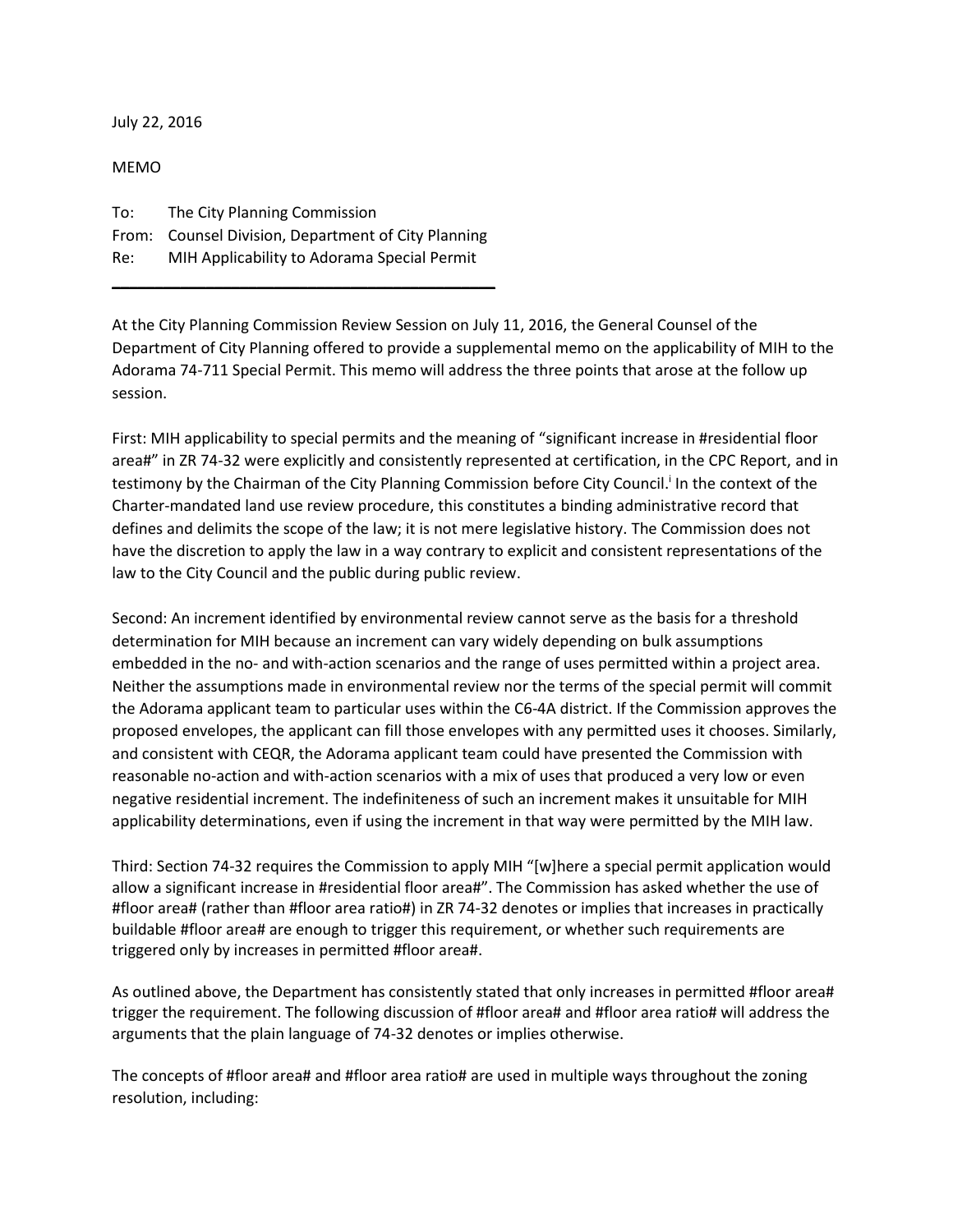- 1. To denote regulatory limits on building size that is, "permitted floor area" or "permitted FAR"
- 2. To describe the size of existing buildings that is, "built floor area" or "built FAR".

It is not the case that #floor area ratio# always refers to regulatory limits on building size (or some other more abstract usage) and that #floor area# always refers to the size of existing buildings (or some other more concrete usage). Usage is typically made clear by context.<sup>ii</sup>

The definition of #floor area# begins with the assumption that any area within a building constitutes floor area and goes on to specify abstract categories of area within a building that are specifically included or specifically excluded from the definition of #floor area#. The definition of #floor area ratio# by necessity incorporates the definition of #floor area#, because FAR is simply #floor area# divided by the #lot area# of a #zoning lot#. Neither definition is necessarily more concrete or abstract than the other.

With respect to regulatory limits to building size: Use of #Floor area ratio# is appropriate when specifying regulatory limits to building size over geographies containing multiple zoning lots of varying size. This, for instance, is why zoning districts use FAR to denote regulatory limits on building size maximum FAR remains constant even as lot size varies. Use of #floor area# is more appropriate when denoting regulatory limits on building size when such limits refer to individual projects on an identifiable zoning lot or lots, as is the case with special permits.

Because both #floor area# and #floor area ratio# can denote regulatory limits on building size – that is, permitted floor area or permitted FAR – and because ZR 74-32 is a section pertaining to special permits, the use of #floor area# in 74-32 should not be taken as evidence that MIH requirements are triggered by anything other than increases in permitted floor area.

Sometimes there's a…standalone special permit application that comes before the Commission. So for instance an application under 74-711 to modify use regulations to facilitate the preservation of a landmarked building – that type of special permit application, where it creates residential floor area where none existed previously, we would anticipate applying this policy to it. There are other types of special permits that might just modify height and setback, that apply to the existing floor area that's already allowed – we're not anticipating applying this policy where you're essentially reconfiguring the existing floor area that is allowed under zoning today."

In testimony before City Council on February 9, 2016, City Planning Director Carl Weisbrod said:

l

When a special permit is reshaping a building, that is, not creating new floor area, not creating any new housing opportunities, but simply moving around floor area that's already permitted, we would not apply MIH. But where the special permit is creating substantial new floor area, we would apply MIH for special permits. The MIH options made available to the projects will be set forth in the restrictive declaration attached to the special permit and this, like the rest of the rest of the application, will be subject to the City Council's approval.

<sup>i</sup> At certification of the MIH special permit on September 21, 2015, City Planning Deputy Executive Director Howard Slatkin said: